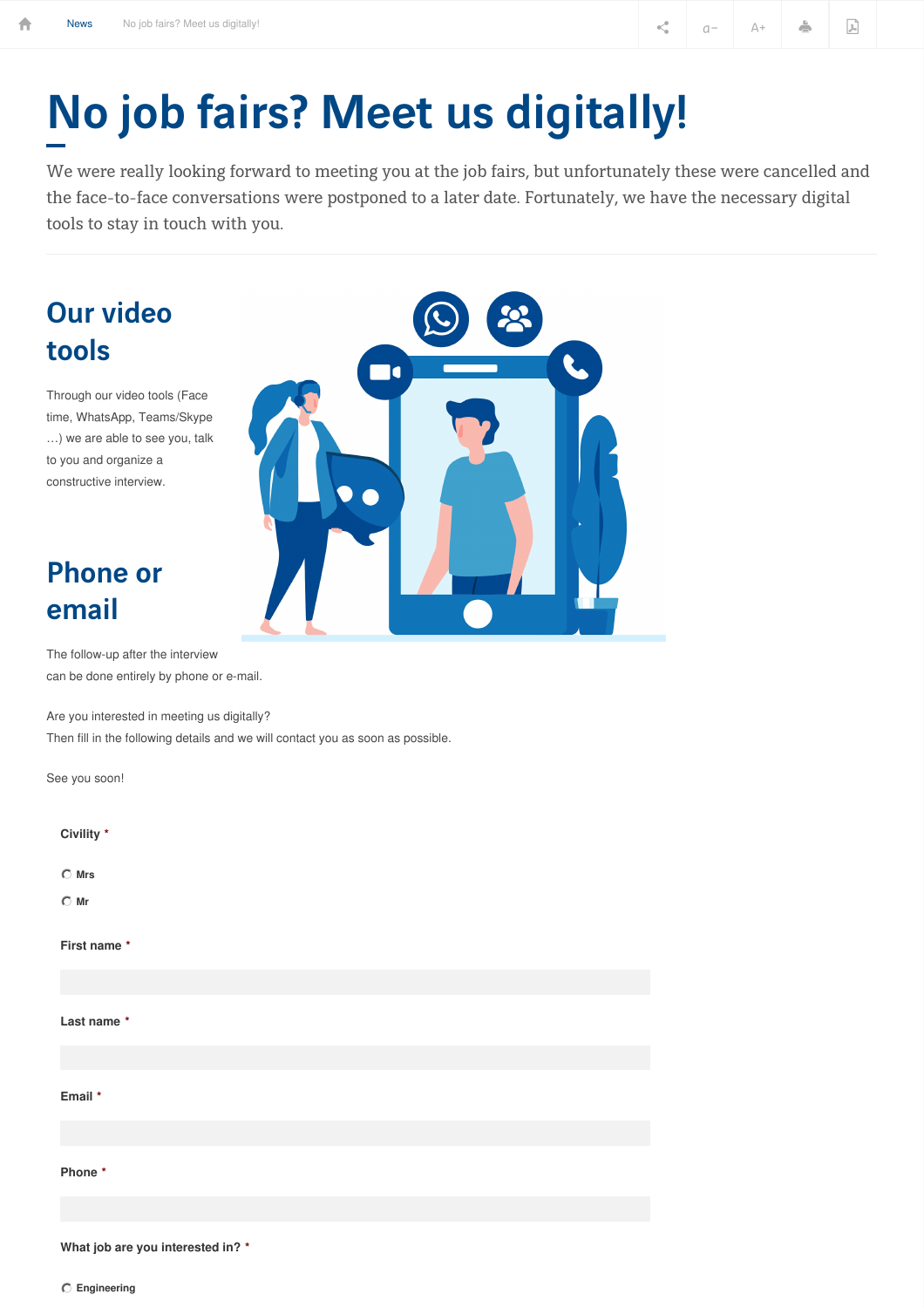- **IT**
- **Technique**
- **Administrative**
- **Other**  $\circ$

#### **Add your resume**

Choose File  $\big|_{\text{No file selected}}$ 

#### **CAPTCHA**



All fields marked with an \* are required. Please complete these fields before submitting the form. The personal data collected with this form will only be forwarded to the Communications and HR departments of VINCI Energies Belgium. This data is processed for HR purposes, and never for statistical, analytical or commercial purposes. For security reasons, the sender's IP address is recorded for every contact request made using this form.

By clicking 'Submit', I agree to the transmission of this information in order to get an answer to my question.

Learn more about **[managing](https://www.vinci-energies.be/en/privacy-policy/) your data and your rights.** .

#### Submit



**C** Prev **[Back](https://www.vinci-energies.be/en/vinci-energies-belgium/news/) to** the list